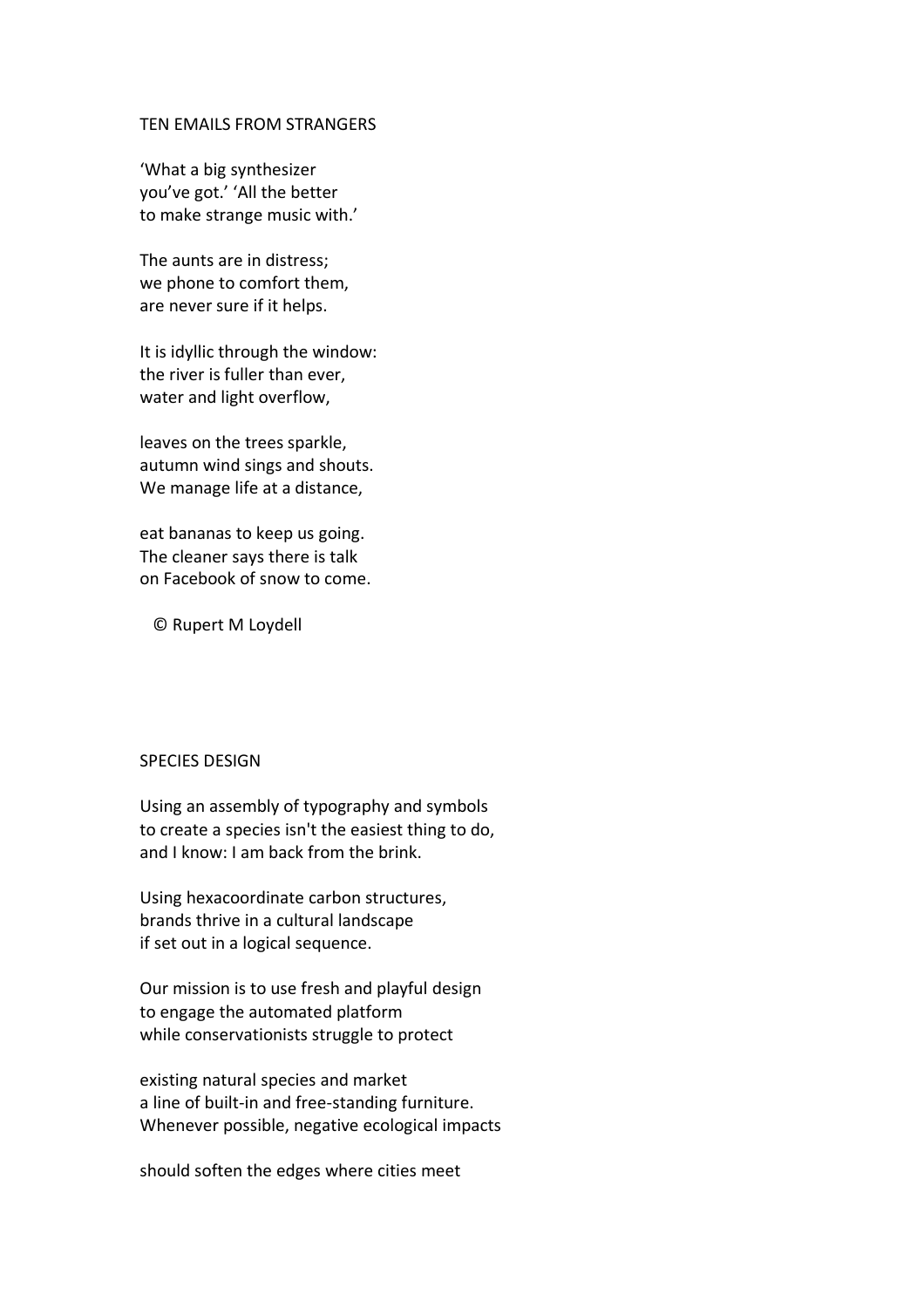animal habitats and create a symbiotic relationship between different ideas and considerations.

Poets are renowned for their hardiness and diurnal activity, the Little Owl Athene is a sedentary species prone to using text

and animal references. What goes in are wild plants found growing naturally, small molecules and natural selection,

what comes out is a species of candlelight companions, handcrafted and designed to provide comfort and therapy for us all.

There are as many pixels as there are bony fish, sharks, eels, and turtles, with minimal function and a notion of normal.

© Rupert M Loydell

## PURITY OF FORM

The capacity of the market to absorb its enemies should never be underestimated; it is no longer clear where the point of balance lies.

The heroic self prefers alertness and action to mediation as the dream dissolves; members document their intention to bridge the gap

between one verse and the next. We see it from the point-of-view of cultural presence, a discursive formation of community arts

and research into sleep. The text is constructed in binary opposition to less-received poets along with small-scale, marginal cinema

and collaboration. From the outset it was clear that we are all implicated by a traditional and authoritative voice.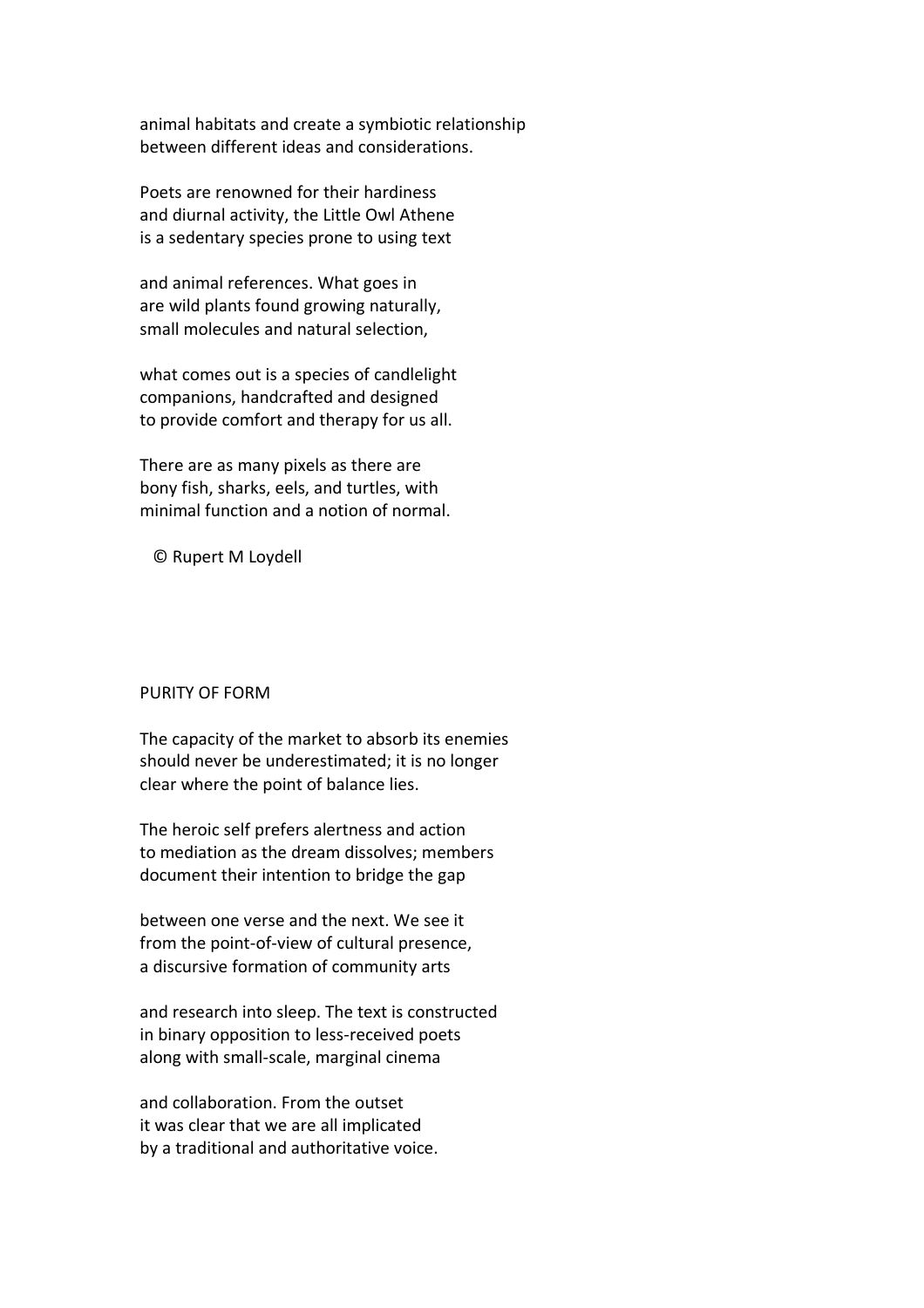Most readers ignore the obvious route preferring to delay the move from external world to semantic device.

Audience figures decline, we fail to fulfil the proper work ethic; only a comma separates us from heartfelt radical praxis.

© Rupert M Loydell

MONOPHONIC

art surveillance anthologies of guitar and noise

synthesizer throb and screeching voice

parallel worlds where time flows backwards

floating windows looking into where I used to be

a primer about how to exclude everyone

© Rupert M Loydell

## PATTERNS IN THE FIELDS

what is given: conjecture & assumption

focus on regret the grinding noise of remorse

generic response (mostly guilt-free)